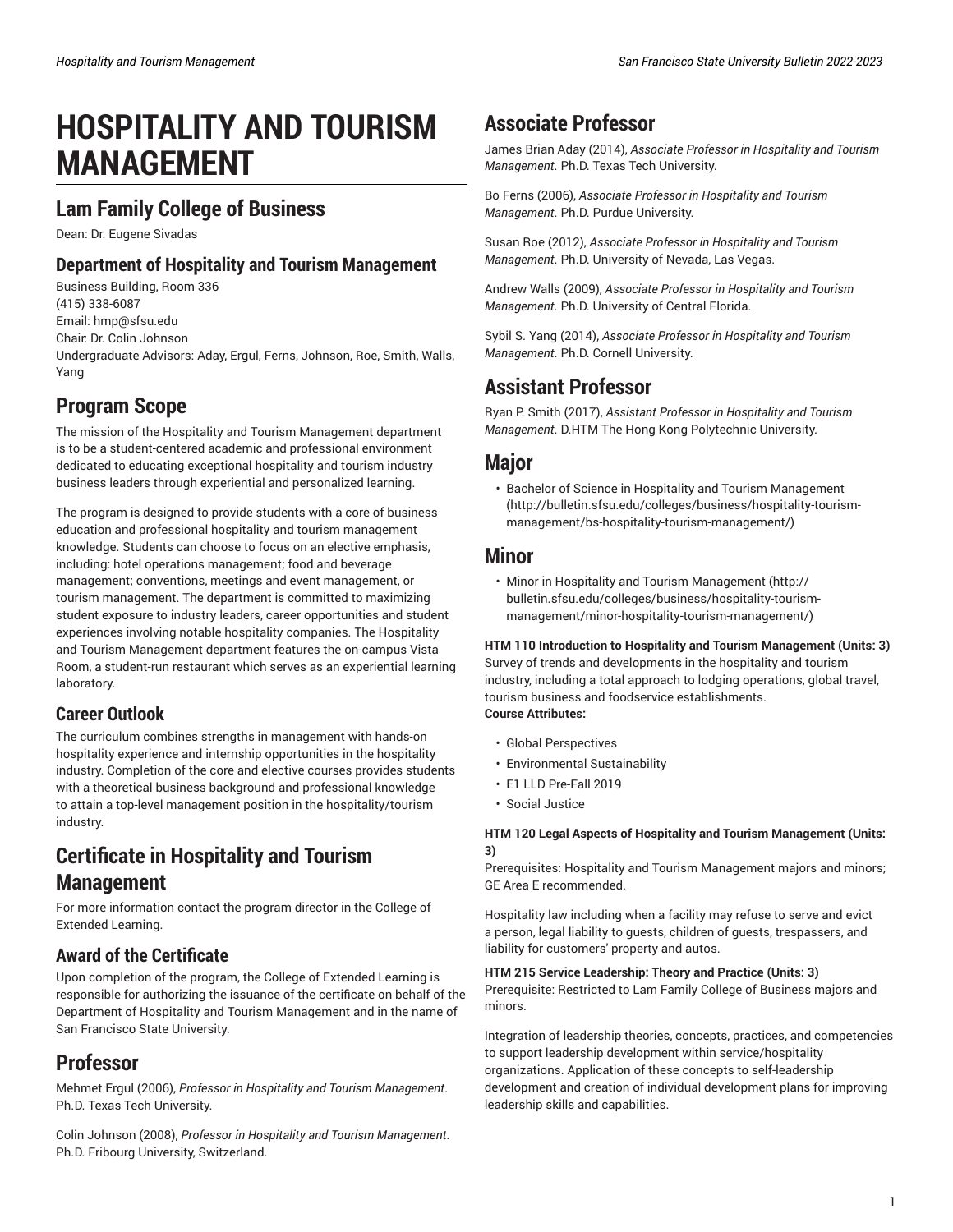#### **HTM 300GW Hospitality Tourism Management Business Communication - GWAR (Units: 3)**

Prerequisites: Upper-division Hospitality and Tourism Management majors; GE Area E.

Creating effective communication for hospitality businesses. Professional oral and written communication skills for managers interactions with guests, employees, and colleagues. Extra fee required. (Plus/minus A/B/+C/C/NC grading only; C-/CR not allowed) **Course Attributes:**

• Graduation Writing Assessment

#### **HTM 301 Food Science and Production (Units: 3)**

Prerequisites: GE Areas A1\*, A2\*, A3\*, and B4\* all with grades of C- or better or permission of the instructor.

Proper food preparation and baking are applied sciences. Understanding the fundamental scientific principles of biology and chemistry, as well as the science of food and cooking, will result in preparing appetizing food. Students will learn and use methods of scientific discovery/inquiry to better understand the molecular basis of and importance of science in food and cooking. Lecture, 2 units; laboratory, 1 unit. Extra fee required. **Course Attributes:**

• UD-B: Physical Life Science

#### **HTM 324 Historical and Contemporary Aspects of Food, Beverage, and Culture in America (Units: 3)**

Prerequisites: GE Areas A1\*, A2\*, A3\*, B4\*, and E\* all with grades of C- or better or permission of the instructor.

Historical and contemporary approaches to ethnic food and beverages that affect eating habits in the U.S. Social, economic, psychological, and other influences affecting food, beverages, and culture. **Course Attributes:**

• UD-D: Social Sciences

#### **HTM 351 Asian Food, Culture, and Hospitality (Units: 3)**

Prerequisites: GE Areas A1\*, A2\*, A3\*, B4\*, and E\* all with grades of C- or better or permission of the instructor.

Asian cultures and food preferences as they relate to eating habits. The influences of social, economic, and religious factors. Asian foods as herbs and medicinal uses. Etiquette and cultural aspects of dining preferences for pleasurable eating. **Course Attributes:**

- UD-C: Arts and/or Humanities
- Am. Ethnic & Racial Minorities

#### **HTM 357 Food Systems in the Hospitality Environment (Units: 3)** Prerequisite: GE Area E.

The farm to table movement is used as a lens to explore sustainability, how food systems interact and develop, and how that influences what we eat. Exploration of how food moves through the supply chain from purveyor to customer and how the Bay area is a major influencer. Lecture, 2 units; activity, 1 unit. (Plus-minus letter grade only) **Course Attributes:**

• Environmental Sustainability

#### **HTM 364 Hospitality and Tourism Management Information Systems (Units: 3)**

Prerequisites: Hospitality and Tourism Management Majors and Minors; ISYS 263 or a passing score on the computer information systems proficiency test.

Discussion of technology topics that are impacting and shaping the hospitality industry today. Topics include the impact of WiFi, PCI Compliance, and IT Privacy laws dealing with customer data.

#### **HTM 400 Wine Appreciation (Units: 3)**

Prerequisites: Restricted to upper-division standing; GE Areas A1\*, A2\*, A3\*, and B4\* all with grades of C- or better or permission of the instructor.

The history, geography, economics, health, and legal issues of wine. Exploration of the enology of wine where students will be required to examine and determine the best wine grown in certain regions based upon their "terroir" (climate soil and terrain).

Note: Students under 21 years of age may not taste wine or other alcoholic beverages and may not attend the field trip to a winery (if applicable). An alternative assignment for these students will be required, which will consist of an evaluation of the major wine-growing regions of the world. Extra fee required. **Course Attributes:**

- UD-B: Physical Life Science
- Environmental Sustainability

#### **HTM 421 Food, Wine, and Culture in California (Units: 3)**

Prerequisites: GE Areas A1\*, A2\*, A3\*, B4\*, and E\* all with grades of C- or better or permission of the instructor.

The cultural and historical heritage of the food and wine industries in California, ethnic preferences for food and wine as they relate to immigration patterns, and cultural aspects of dining preferences for pleasurable eating in California. **Course Attributes:**

- 
- UD-D: Social Sciences

#### **HTM 424 Tourism Management (Units: 3)**

Prerequisites: Restricted to upper-division standing; GE Areas A1\*, A2\*, A3\*, and B4\* all with grades of C- or better; or permission of the instructor.

A comprehensive look at the business of the global travel and tourism industry by examining the various components of tourism such as economic, social, environmental, and political, their functions, and their commercial significance in today's marketplace. **Course Attributes:**

- UD-C: Arts and/or Humanities
- Am. Ethnic & Racial Minorities
- Social Justice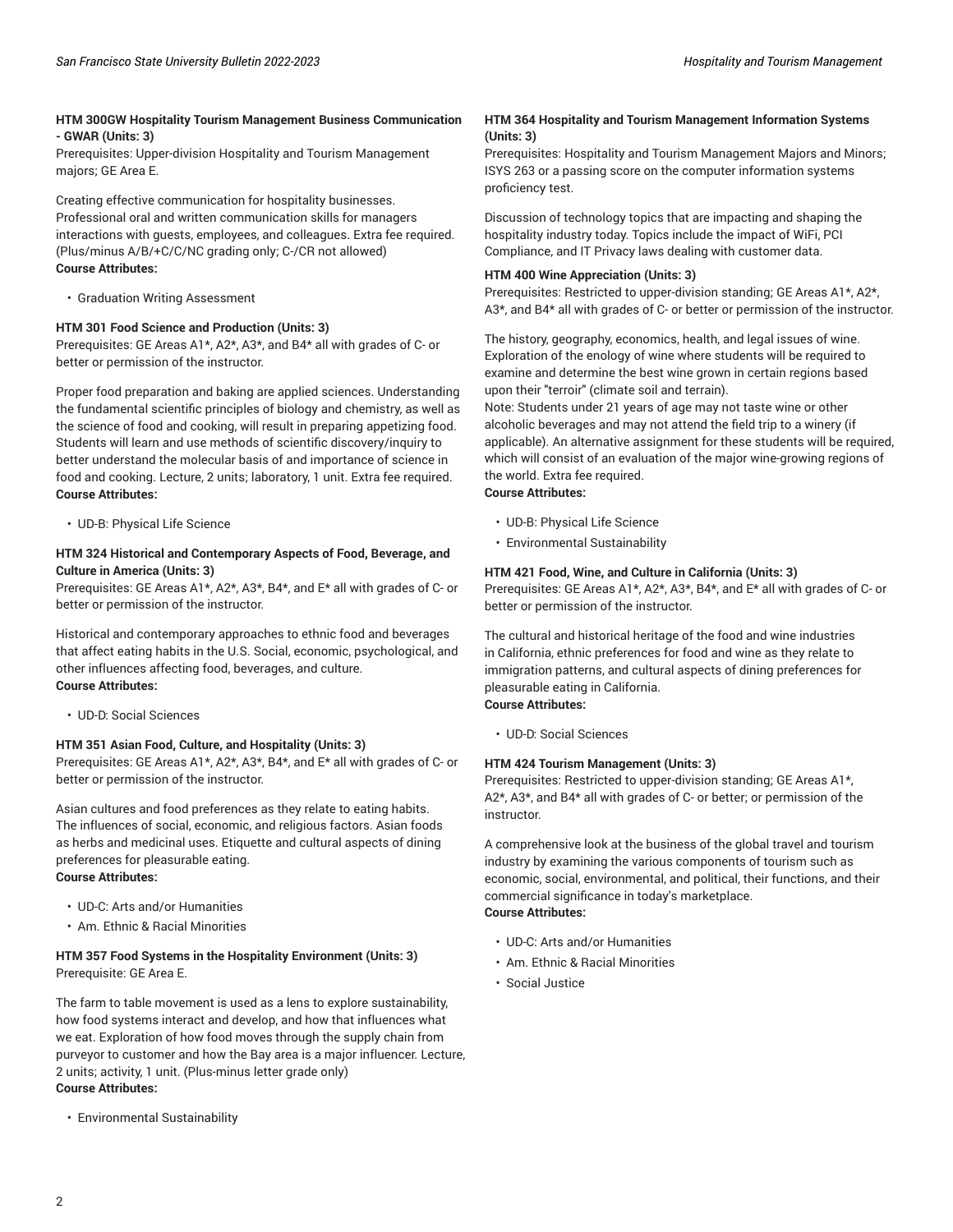#### **HTM 425 The Business of International Tourism (Units: 3)**

Prerequisites: GE Areas A1\*, A2\*, A3\*, B4\*, and E\* all with grades of C- or better or permission of the instructor.

Multi-cultural and cross-cultural aspects of the business of international tourism outside the U.S.A. Explore international tourism challenges today and in the future from managerial and travelers' perspectives. The growth of tourism and the way it may affect the future of the world economy. **Course Attributes:**

- Global Perspectives
- UD-D: Social Sciences

#### **HTM 457 Restaurant Operations (Units: 3)**

Prerequisite: Restricted to upper-division standing.

An immersive experience in restaurant operations including aspects of kitchen organization, service styles, and inventory management. Food production, vendor relations, and customer service will be experienced with a focus on maximizing efficiency and profit while maintaining brand and concept integrity. Extra fee required.

#### **HTM 458 Hospitality Tourism Management Revenue and Cost Control (Units: 3)**

Prerequisites: Restricted to Hospitality and Tourism Management majors and minors; ACCT 101\*.

Application of basic accounting techniques in the hospitality industry. Financial statement analysis, evaluation of investment decisions, and review of financial statements in hotels, food services, and convention and event management establishments. (Plus-minus letter grade only)

#### **HTM 515 Hospitality and Tourism Management Internship (Units: 3)**

Prerequisites: Restricted to senior Hospitality and Tourism Management majors; must have 350 hours of faculty approved hospitality industry experience and 50 hours of professional development.

Coordinated hospitality training combines practical experience with didactic academic analysis. Principles, theory, and standard practices applied to operational situations.

#### **HTM 531 Hospitality Services Management (Units: 3)**

Prerequisites: Restricted to upper-division Hospitality and Tourism Management majors; HTM 110; or permission of the instructor.

Service management and marketing concepts in hospitality service organizations, e.g., hotels, restaurants. Development and execution plans in a service economy. Nature and characteristics of services that need to be managed and marketed due to their intangible core and more conscious aspects of service quality. (Plus-minus letter grade only; CR/ NC not allowed)

#### **HTM 557 Restaurant and Catering Management (Units: 3)** Prerequisites: HTM 110, HTM 357, and HTM 457.

Standards and theories dealing with restaurant and catering operations including marketing strategies; food purchasing, production and financial management; sanitation, safety and facility management in restaurants; menus and information system management; beverage and catering management. Required field experience accompanies lectures. (Plusminus letter grade only)

#### **HTM 560 Hospitality Human Resource Management (Units: 3)**

Prerequisite: Upper-division standing or permission of the instructor.

Policies and practices in hospitality human resources management. Functions of the personnel department in planning, recruiting, selection, performance appraisal, information systems, and recent legal issues. (Plus-minus letter grade only)

#### **HTM 561 Hotel Operation Management (Units: 3)**

Prerequisites: Restricted to upper-division Hospitality and Tourism Management majors and minors; HTM 110; or permission of the instructor.

Principles, practices, and operation of hotel facilities; operating strategies, reservation systems and operation, housekeeping, accounting, and income control. (Plus-minus letter grade only)

#### **HTM 562 Advanced Studies in Global Hotel Operations Management (Units: 3)**

Prerequisites: Restricted to senior Hospitality and Tourism Management majors; HTM 110, HTM 300GW, and HTM 561.

Examination of complex issues facing the global hotel industry managers and leaders, contemporary operational issues and situations, problemsolving methods, and development and implementation of strategic solutions.

#### **Course Attributes:**

• Global Perspectives

#### **HTM 567 Hospitality and Tourism Internship (Units: 2-3)**

Prerequisite: Upper-division standing or permission of the instructor.

Practical field experience in hotel/lodging, food service, and tourism business. Individually designed for students to acquire working knowledge toward skills and/or occupation in the hospitality industry. May be repeated for a total of 6 units.

#### **HTM 576 Meeting Planning and Convention/Event Management I (Units: 3)**

Prerequisite: HTM 110 or permission of the instructor.

Comprehensive examination of the business strategies for meetings, conferences, and conventions, and exhibition management including the roles of catering and banquet event management, environmental impacts, and people involved in the businesses that comprise this industry. **Course Attributes:**

• Environmental Sustainability

#### **HTM 577 Meeting Planning and Convention/Event Management II (Units: 3)**

Prerequisites: Restricted to upper-division Hospitality and Tourism Management majors and minors; HTM 110 and HTM 576.

Comprehensive business strategies of event planning to the design and execution of meetings, conferences, and catered events. Focus on every technique and tactic in the meeting manager's skill set, including design, project management, site selection and development, catering and banquet management, sales, budgeting, safety and security, environmental sustainability, and entertainment. Provides hands-on opportunities.